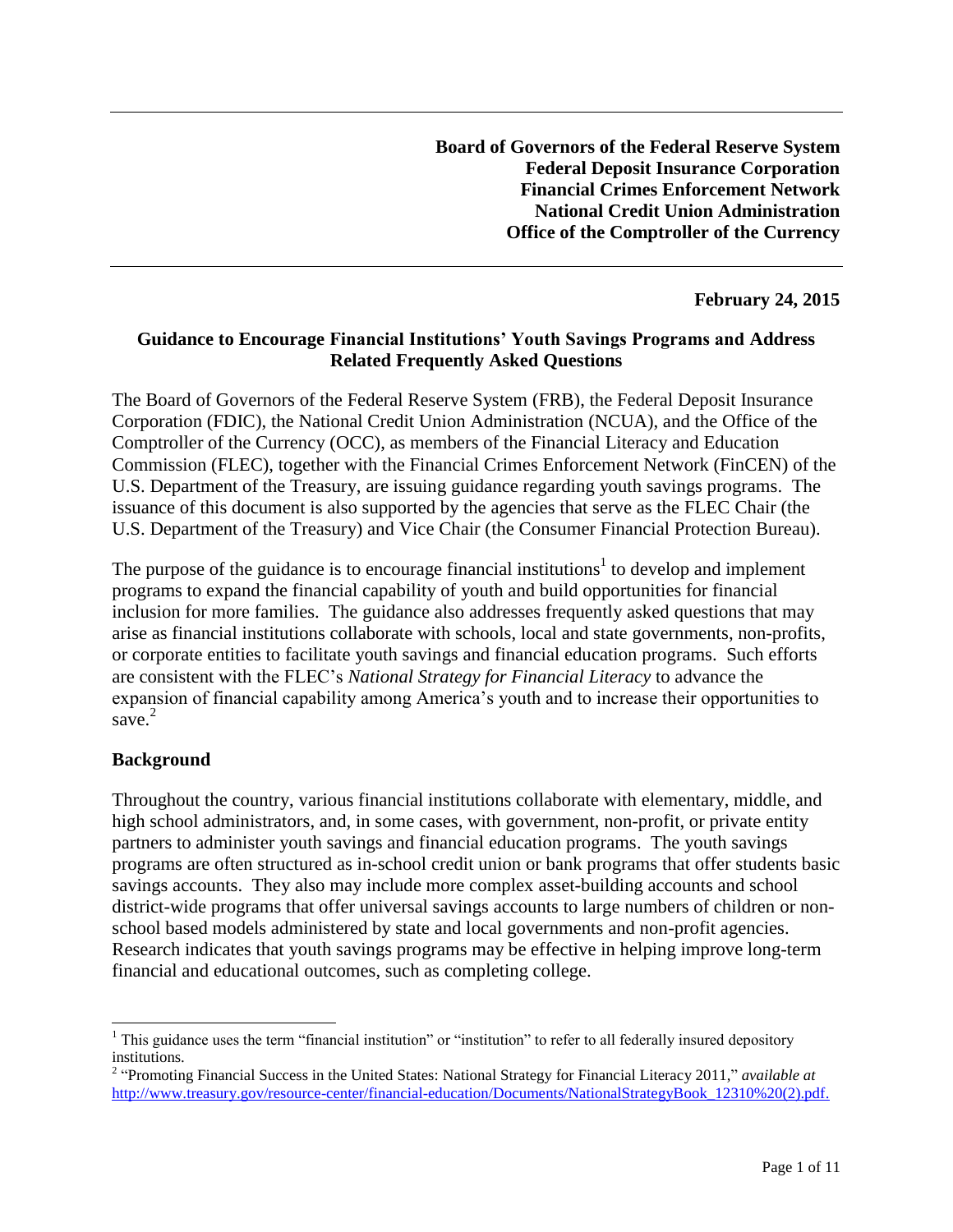Youth savings programs are generally linked to a diverse array of financial education efforts, including personal financial management, banking operations, or both. They are intended to help students understand the value of saving for the future by opening and managing savings accounts. These savings accounts generally have very low minimum balance requirements and low or no monthly maintenance fees. Material account terms and conditions are also explained in an age-appropriate manner.

Financial institutions and others involved with youth savings programs indicate that there is some uncertainty about several legal and regulatory considerations relating to these programs and that this uncertainty may cause some institutions to be reluctant to develop youth savings initiatives. This guidance provides answers to common questions received regarding youth savings programs. This document does not create new regulatory agency policy or industry expectations.

# **Banking Activity Questions**

*1. Are there restrictions on minors opening savings accounts? How old must a person be to open a savings account without a parent or guardian serving as the custodian or coowner on the account?*

No federal law prohibits minors from opening savings accounts. Rather, a deposit account relationship is based on a contract governed by state law. In general, minors are deemed to not have the legal capacity to enter into a contract, including opening an account at a financial institution, meaning that a contract with a minor is potentially "voidable." However, some states specifically allow a minor to open a savings account. For example, the State of Washington permits a minor to enter into a valid and enforceable contract for a deposit account with a financial institution.<sup>3</sup> States also have different legal definitions of "minor."

Whether it is legally permissible for an institution to open an account for a minor without requiring a responsible adult to be the custodian or co-owner is a determination that a financial institution should make in consultation with legal counsel.

*2. Can a minor with a custodial account be issued an automated teller machine (ATM) or debit card?* 

The Uniform Transfers to Minors Act or Uniform Gifts to Minors Act of each state governs custodial accounts for minors. As a general matter for custodial accounts, a custodian manages the funds in the account on behalf of a minor, meaning the minor would not be able to withdraw funds without the custodian's approval. Therefore, a minor with a custodial account should not be provided with an ATM or debit card that permits withdrawals.

 3 *See* Rev. Code of Wash. 30.22.070.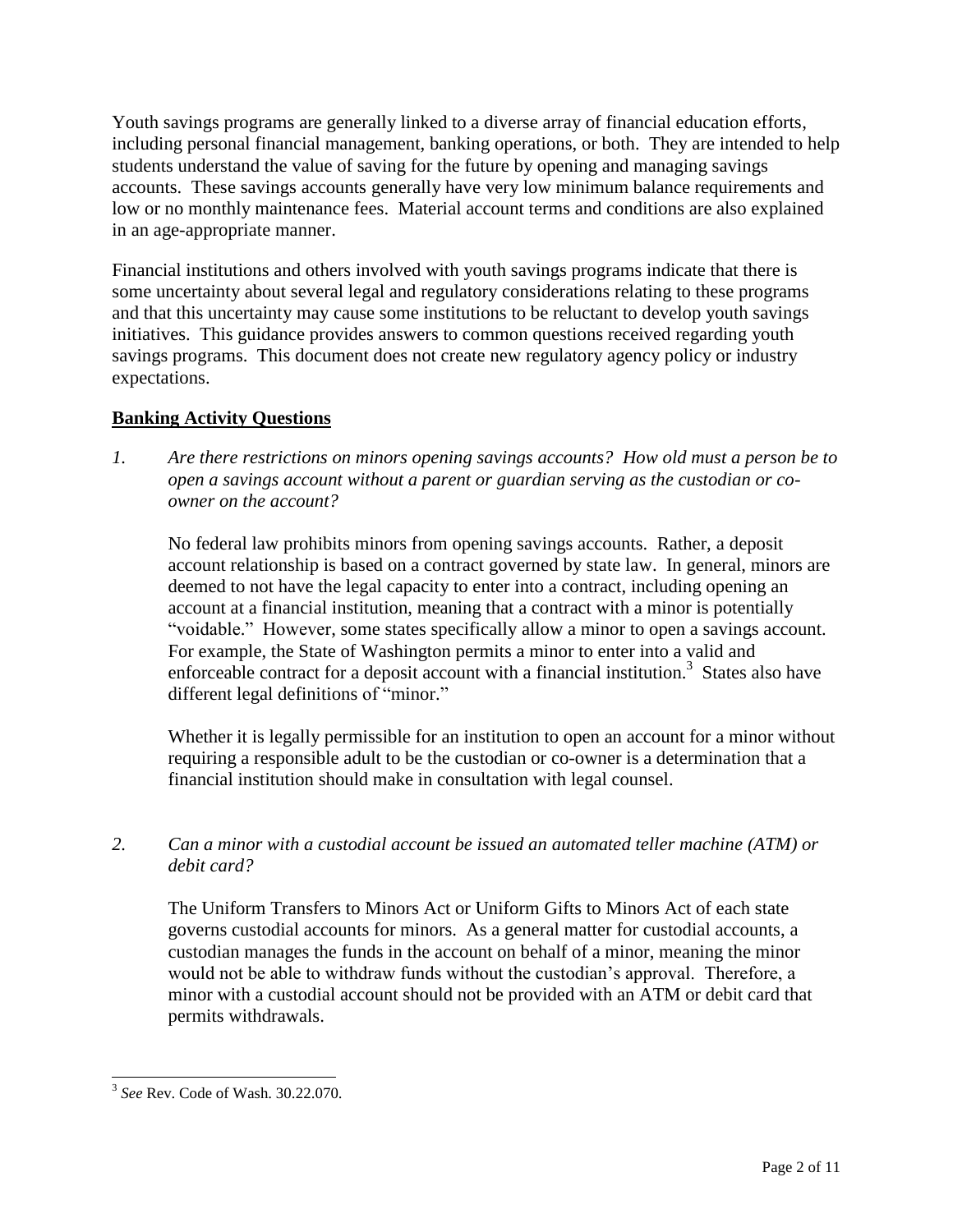*3. Do consumer protection laws and regulations apply to accounts held by or for the benefit of minors?* 

As with other deposit accounts, various federal and state consumer financial protection laws and regulations apply to youth savings accounts. Applicable federal consumer financial protection laws and regulations include, but are not limited to, the Children's Online Privacy Protection Act (Children's Online Privacy Protection Rule),<sup>4</sup> the Electronic Fund Transfer Act (Regulation E),<sup>5</sup> the Expedited Funds Availability Act (Regulation CC),  $6$  the Truth in Savings Act (Regulation DD),  $7$  and prohibitions against unfair or deceptive acts or practices. $8^8$ 

For example, the Truth in Savings Act (Regulation DD) requires financial institutions to comply with certain requirements when advertising deposit accounts, provide consumer account holders with particular written information about account terms, provide certain fee and other information in periodic statements sent to consumers, and use specific methods to determine the account balance upon which interest is calculated.

*4. Can banks and savings associations receive consideration under the Community Reinvestment Act (CRA) for developing and implementing youth savings programs?* 

Banks and savings associations may receive CRA consideration if they provide youth savings and financial education programs targeted primarily to low- and moderateincome students. The CRA's definition of "community development" includes "community services targeted to low- or moderate-income individuals."<sup>9</sup> To the extent that a financial institution's youth savings program has a primary purpose of community development, the program will receive CRA consideration as a community development service.<sup>10</sup> In addition, the interagency CRA guidance provides examples of community development services that include establishing school savings programs or developing or teaching financial education or literacy curricula for low- or moderate-income individuals.<sup>11</sup> Financial institutions are also reminded that the interagency CRA guidance provides examples illustrating how financial institutions can determine whether community services are provided to low- and moderate-income individuals. One such

l

<sup>4</sup> Children's Online Privacy Protection Act of 1998, 15 U.S.C. 6501 *et seq.*; 16 CFR Part 312 (Children's Online Privacy Protection Rule).

<sup>5</sup> Electronic Fund Transfer Act, 15 U.S.C. 1693 *et seq.*; 12 CFR Part 1005 (Regulation E).

<sup>6</sup> Expedited Funds Availability Act, 12 U.S.C. 4001 *et seq.*; 12 CFR Part 229 (Regulation CC).

<sup>7</sup> Truth in Savings Act, 12 U.S.C. 4301 *et seq.*; 12 CFR Part 1030 (Regulation DD).

<sup>&</sup>lt;sup>8</sup> Federal Trade Commission Act, Section 5, 15 U.S.C. 45(a).

<sup>9</sup> *See* 12 CFR 25.12(g)(2), 195.12(g)(2), 228.12(g)(2), 345.12(g)(2).

<sup>&</sup>lt;sup>10</sup> *See* Interagency Questions and Answers Regarding Community Reinvestment \_\_.12(h) – 8, 75 Fed. Reg. 11642, 11649-11651 (March 11, 2010), available at<http://www.ffiec.gov/cra/pdf/2010-4903.pdf> ("interagency CRA guidance"). *See also* Interagency Questions and Answers Regarding Community Reinvestment, \_\_.12(i) – 3, 78 Fed. Reg. 69671, 69678 (November 20, 2013), available at [http://www.gpo.gov/fdsys/pkg/FR-2013-11-20/pdf/2013-](http://www.gpo.gov/fdsys/pkg/FR-2013-11-20/pdf/2013-27738.pdf) [27738.pdf.](http://www.gpo.gov/fdsys/pkg/FR-2013-11-20/pdf/2013-27738.pdf)

<sup>11</sup> *See* Interagency Questions and Answers Regarding Community Reinvestment \_\_.12(i) – 3, 78 Fed. Reg. 69671, 69678.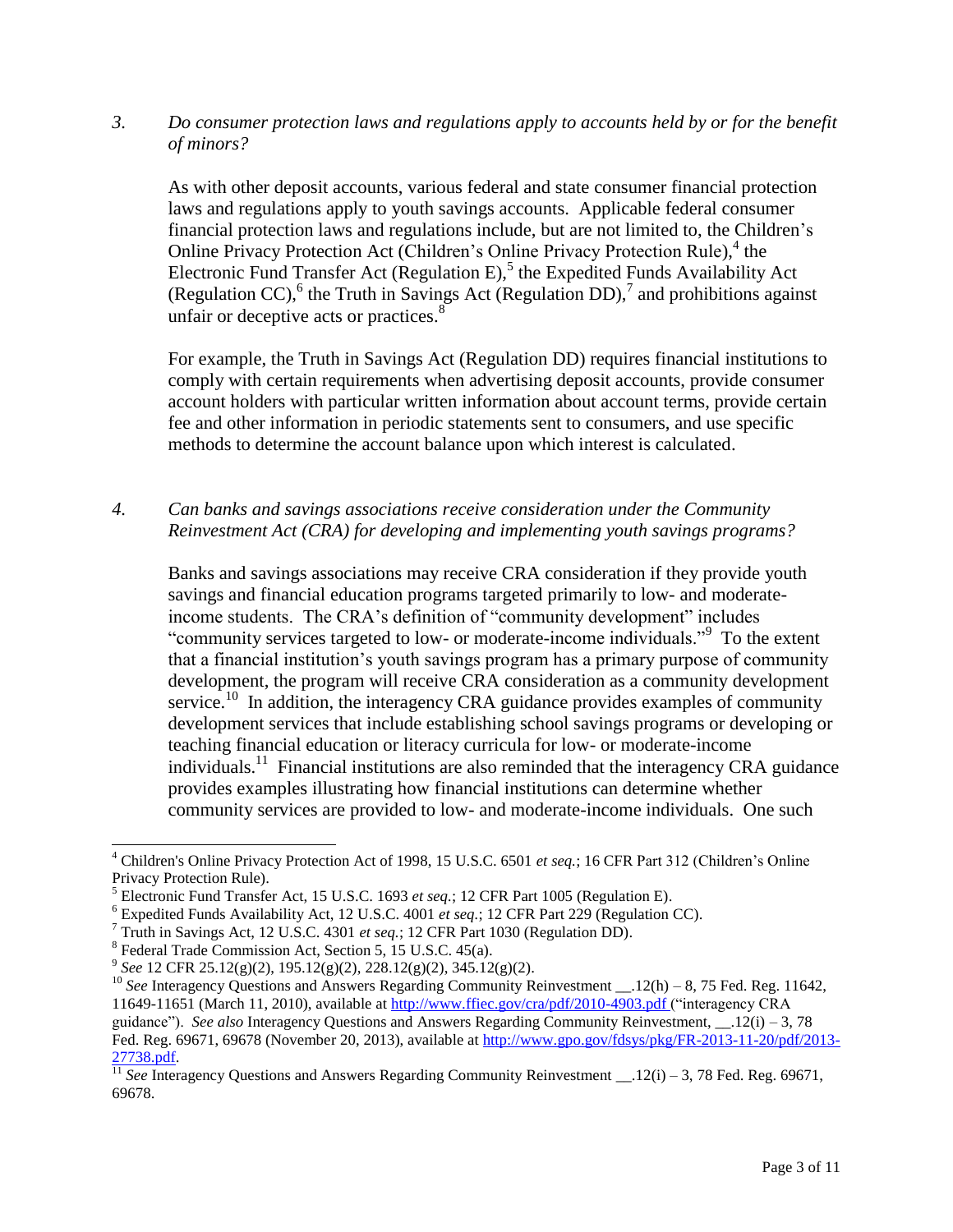example is when a community service is provided to students or their families from a school at which the majority of students qualify for free or reduced-price meals under the U.S. Department of Agriculture's National School Lunch Program.<sup>12</sup>

## *5. Is a financial institution required to file a branch application when it partners with a school to offer a youth savings program?*

Requirements for financial institutions to file a branch application in connection with a youth savings program vary by regulatory agency. Generally, a branch application might not be required if the primary purpose of the youth savings program is financial education designed to teach students the principles of personal financial management, banking operations, and saving for the future, and the program is not designed for the purpose of profit-making. Agency-specific requirements are summarized below, and financial institutions participating in such programs should contact their respective regulators to determine whether such activity requires a branch application.

### **FDIC-Supervised Institutions**

FDIC regulations permit a state nonmember bank to provide banking services (such as opening or maintaining savings accounts) in schools without filing a branch application or obtaining prior approval from the FDIC if:

- Such service or services are provided on school premises, or a facility used by the school;
- Such service or services are provided at the discretion of the school;
- The principal purpose of each program is financial education. For example, the principal purpose of a program would be considered to be financial education if the program is designed to teach students the principles of personal financial management, banking operations, or the benefits of saving for the future, and is not designed for the purpose of profit-making; and
- Each program is conducted in a manner that is consistent with safe and sound banking practices and complies with applicable law.<sup>13</sup>

Applicable state law and the appropriate state supervisory authority determine branch application requirements, if any, for state savings associations.

#### **FRB-Supervised Institutions**

The FRB has not issued branch application policies or regulations specifically applicable to youth savings programs. FRB branch application information is available on the FRB's website.<sup>14</sup>

<sup>&</sup>lt;sup>12</sup> *See* Interagency Questions and Answers Regarding Community Reinvestment \_\_.12(g)(2) – 1, 78 Fed. Reg. 69671, 69677-78.

<sup>13</sup> *See* 12 CFR 303.46 and 73 FR 35337 (June 23, 2008).

<sup>14</sup> *See* [http://www.federalreserve.gov/bankinforeg/topics/applications.htm.](http://www.federalreserve.gov/bankinforeg/topics/applications.htm) *See also* 12 CFR 208.6.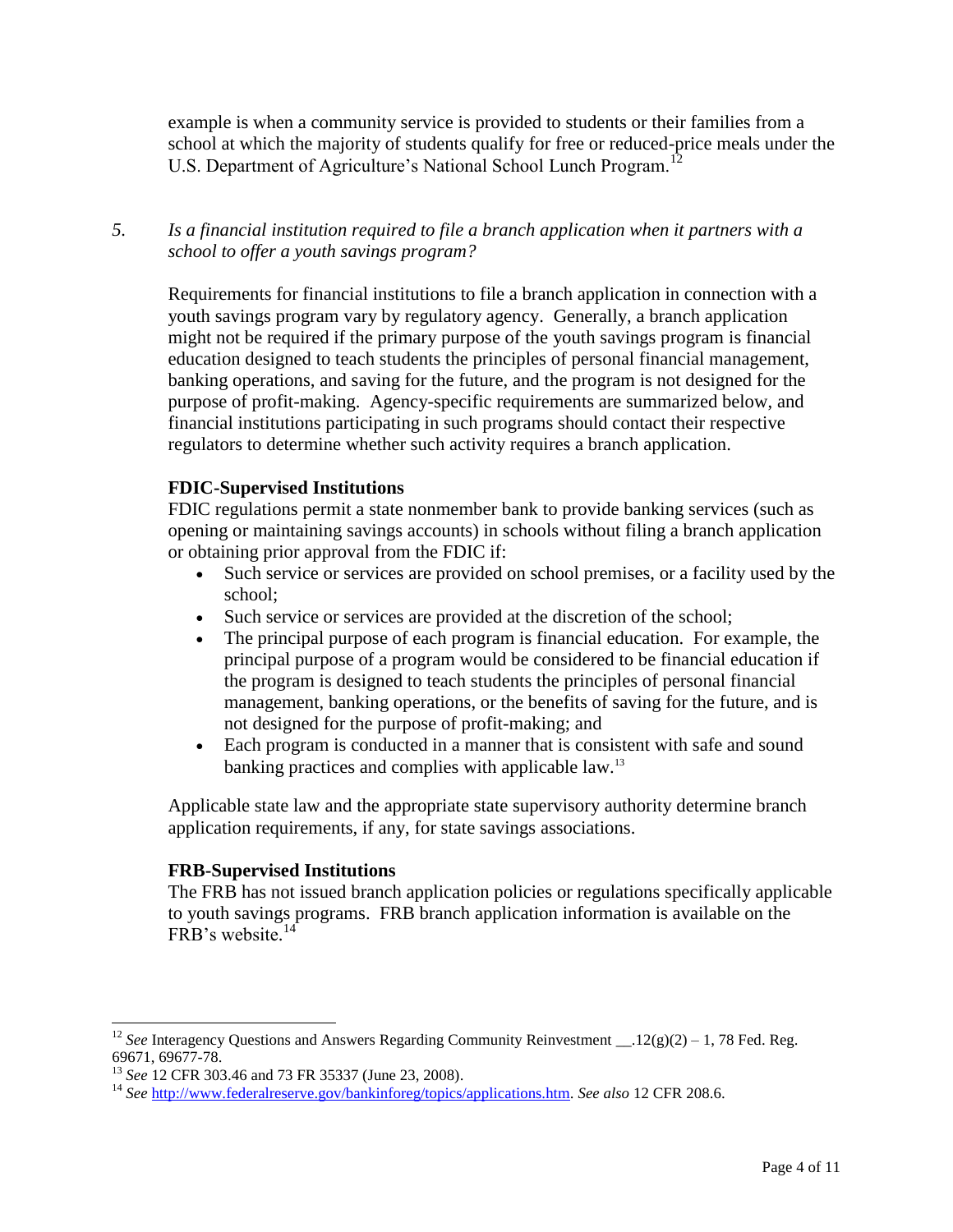#### **NCUA-Supervised Institutions**

Applicable state law and the appropriate state supervisory authority determine branch application requirements, if any, for state-chartered credit unions. The Federal Credit Union Act and NCUA regulations do not establish any branch application requirements for federal credit unions. The Federal Credit Union Act does provide that federal credit unions were organized for, among other things, promoting thrift among members.<sup>15</sup> This provision is the basis for these credit unions' youth savings programs. In addition, since 2009, NCUA's 5300 Call Report has collected information about credit unions' financial literacy programs, including in-school branches promoting youth financial literacy.

### **OCC-Supervised Institutions**

National banks that seek to set up school-based youth savings programs in nonbank branch settings must comply with 12 CFR 7.1021. National banks that have schoolbased youth savings programs that do not meet the conditions in 12 CFR 7.1021 must submit branch applications to the OCC.

National banks may participate in financial literacy programs, such as school-based youth savings programs, on the premises of, or at a facility used by, a school.<sup>16</sup> A branch application is not required and the school premises or facility would not be considered a branch when:

- The bank does not establish and operate the school premises or facility on which the financial literacy program is conducted.
- Bank employees work at the site only to participate in the program.
- No services are provided to the general public.
- The principal purpose of the financial literacy program is educational. For example, a program is educational if it is designed to teach students the principles of personal economics or the benefits of saving for the future and is not designed for the purpose of profit-making. $17$

Similar rules are applicable to federal savings associations.<sup>18</sup> Generally, a branch application is not required and a federal savings association's school-based financial education program would not be considered a branch of the savings association as long as the program meets the following criteria:

• The program is conducted on school premises and is not open to the general public.

 $\overline{a}$ <sup>15</sup> *See* 12 U.S.C. 1752(1).

<sup>16</sup> *See* OCC Interpretive Letter No. 839, November 1998, *available at* [http://www.occ.gov/static/interpretations-and](http://www.occ.gov/static/interpretations-and-precedents/nov98/int839.pdf)[precedents/nov98/int839.pdf;](http://www.occ.gov/static/interpretations-and-precedents/nov98/int839.pdf) OCC Advisory Letter 2001-1, "Financial Literacy" (January 16, 2001), *available at* [http://www.occ.gov/static/news-issuances/memos-advisory-letters/2001/advisory-letter-2001-1.pdf;](http://www.occ.gov/static/news-issuances/memos-advisory-letters/2001/advisory-letter-2001-1.pdf) and 12 CFR 7.1021 [66 Fed. Reg. 34791 (July 2001)].

<sup>&</sup>lt;sup>17</sup> See "School-Based Bank Savings Programs: Bringing Financial Education to Students," OCC Community Developments *Insights* report (April 2009), *available at* [http://www.occ.gov/topics/community](http://www.occ.gov/topics/community-affairs/publications/insights/insights-school-based-bank-savings-programs.pdf)[affairs/publications/insights/insights-school-based-bank-savings-programs.pdf.](http://www.occ.gov/topics/community-affairs/publications/insights/insights-school-based-bank-savings-programs.pdf)

<sup>&</sup>lt;sup>18</sup> See Office of Thrift Supervision Opinion Letter, Proposal to Create a School Partnership Program (November 20, 1992), *available at* [http://www.occ.gov/topics/community-affairs/resource-directories/financial-literacy/opinion](http://www.occ.gov/topics/community-affairs/resource-directories/financial-literacy/opinion-letter.pdf)[letter.pdf.](http://www.occ.gov/topics/community-affairs/resource-directories/financial-literacy/opinion-letter.pdf)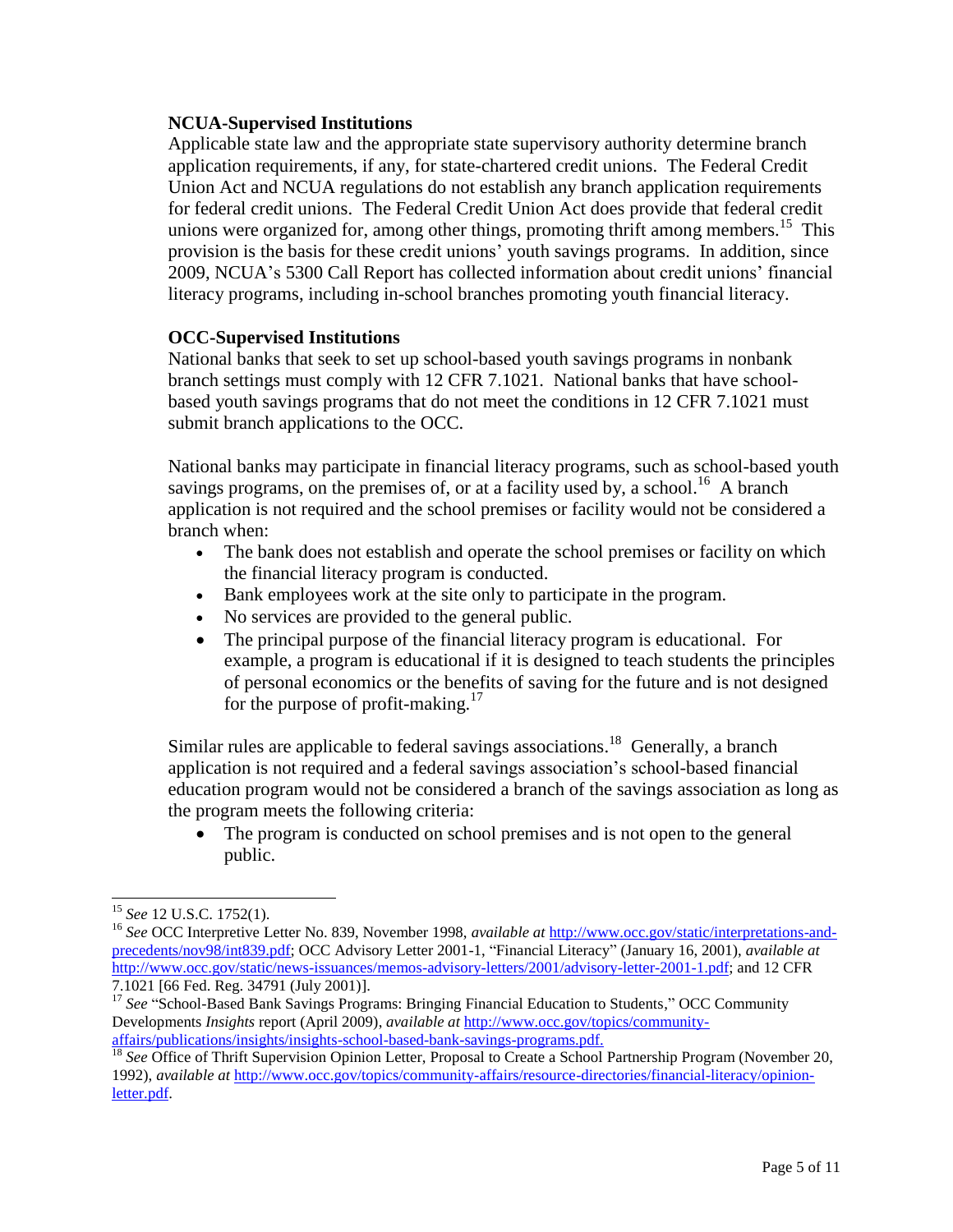- Association employees would not be on the school's premises once the program is commenced.
- The association does not establish an office that is owned, leased, or operated by the association in connection with the program.
- The services provided on the school's premises are limited.
- Student accounts would not be established until applications and funds are received and accepted at a home or branch office of the association.
- The association would not be liable for any theft, loss, or embezzlement until funds are deposited and accepted at a home or branch office of the association.

## **Customer Identification Program (CIP) Questions**

*6. Does the CIP rule prohibit a minor from opening an account?* 

No. If a minor opens a savings account, the minor is the financial institution's customer. For example, where a financial institution sends its employees to a school so that students may open savings accounts by themselves without the involvement of a parent or guardian as part of a program to promote financial education, the student opening an account is the financial institution's customer.

However, if a parent, guardian, or third party<sup>19</sup> opens an account on behalf of a minor, the financial institution's customer is the parent, guardian, or third party. The CIP rule states that the financial institution's "customer" is the person who opens the account for a person who lacks legal capacity, such as a minor.

*See* 31 CFR 1020.100(c)(1)(i-ii)<sup>20</sup> and *Interagency Interpretive Guidance on Customer Identification Program Requirements under Section 326 of the USA PATRIOT Act, 2005 FAQs: Final CIP Rule*, Definition of "customer," FAQ #6.<sup>21</sup>

*7. What requirements of the CIP rule apply to a financial institution that opens an account on behalf of a customer, including a minor, such as through a youth savings program?*

Section 326 of the USA PATRIOT Act requires each financial institution to establish, maintain, and implement a written CIP appropriate for its size and type of business. As with other accounts, if a financial institution opens an account for a minor, the CIP must include risk-based procedures for: (1) verifying the identity of any customer seeking to open an account, to the extent reasonable and practicable; (2) maintaining records of the

<sup>19</sup> *See* Question 10.

<sup>&</sup>lt;sup>20</sup> In March 2010, FinCEN transferred its regulations from 31 CFR Part 103 to 31 CFR Chapter X. References to FinCEN regulations in this guidance are cited in their current format, while regulations referenced in the CIP FAQs use the format in existence at the time the FAQs were first published. FinCEN's website has a tool for the purpose of converting the old citation format to the new one, and *vice versa*.

<sup>&</sup>lt;sup>21</sup> *See* [http://www.fincen.gov/statutes\\_regs/guidance/pdf/faqsfinalciprule.pdf.](http://www.fincen.gov/statutes_regs/guidance/pdf/faqsfinalciprule.pdf)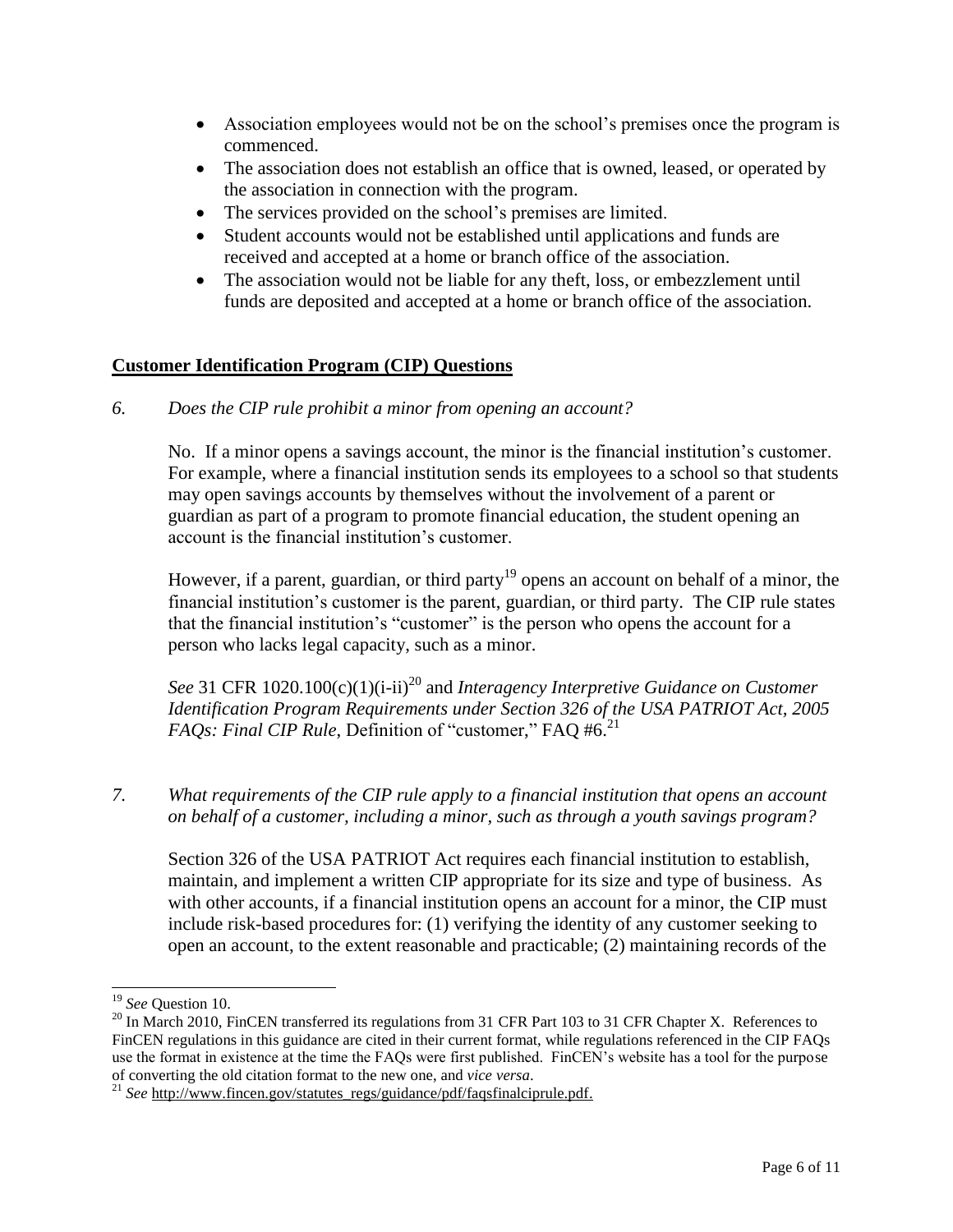information used to verify the customer's identity; (3) determining whether the customer appears on any lists of known or suspected terrorists or terrorist organizations issued by any government agency; and (4) providing customers with adequate notice that the financial institution is requesting information to verify their identities.<sup>22</sup>

*8. Based on the CIP rule, what information must a financial institution collect from a customer when opening an account, including for a minor?* 

Under the CIP rule, a financial institution must obtain, at a minimum, the following information from the customer prior to opening an account: $^{23}$ 

- name:
- date of birth;
- address; and
- identification number.

An address for an individual can be a residential or business street address or, if the individual does not have such an address, an Army Post Office (APO) or Fleet Post Office (FPO) box number or the residential or business street address of next of kin or of another contact individual. 24

The CIP rule provides that the identification number for a U.S. person shall be a taxpayer identification number. For a non-U.S. person, the identification number shall be one or more of the following: a taxpayer identification number; passport number and country of issuance; alien identification card number; or number and country of issuance of any other unexpired government-issued document evidencing nationality or residence and bearing a photograph or similar safeguard.<sup>25</sup>

*9. How can a financial institution verify the identity of a minor in order to satisfy the CIP rule when the minor is the customer?*

Since verification procedures are risk-based, institutions may use reasonable documentary or non-documentary methods to verify a minor's identity. The procedures must describe when the financial institution will use documents, non-documentary methods, or a combination of both. The financial institution's CIP must contain procedures for verifying the identity of the minor within a reasonable time after the account is opened.

For a financial institution relying on documents to verify a minor's identity, the CIP must include procedures that set forth the documents that the financial institution will use. For

<sup>22</sup> *See* 31 CFR 1020.220(a).

<sup>23</sup> *See* 31 CFR 1020.220(a)(2)(i).

<sup>24</sup> *See* 31 CFR 1020.220(a)(2)(i)(A)(3)(i)-(ii).

<sup>25</sup> *See* 31 CFR 1020.220(a)(2)(i)(A)(4).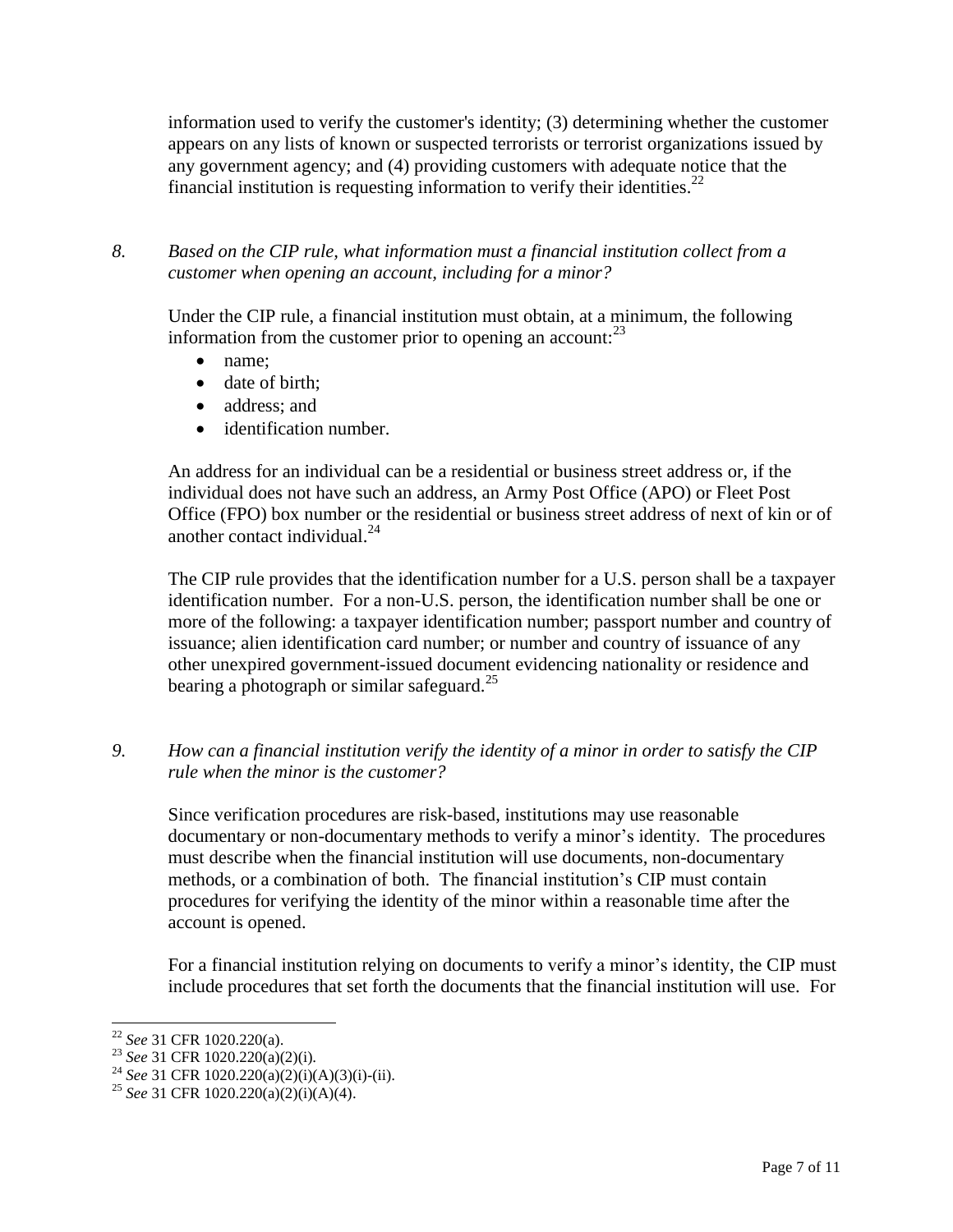example, the financial institution might verify a minor's identity using a student identification card.

For a financial institution relying on non-documentary methods, the CIP must contain procedures that describe the non-documentary methods that the financial institution will use to verify a minor's identity. These methods may include contacting a customer or independently verifying the minor's identity through the comparison of information provided by the minor with information obtained from a consumer reporting agency, public database, or other source. For example, the financial institution might verify a minor's identity in an in-school program by having a teacher confirm the minor's identity.

*See* 31 CFR 1020.220(a)(2)(ii)(A)-(B) and *Interagency Interpretive Guidance on Customer Identification Program Requirements under Section 326 of the USA PATRIOT Act*, *2005 FAQs: Final CIP Rule*, Definition of "customer," FAQ #6.

## **Third-Party Deposit Relationships**

*10. What are the CIP requirements for customer verification for a financial institution when a third-party (such as a school district or other governmental unit, educational institution, non-profit organization, or corporate sponsor) opens a trust, custodial, or other administrative account at a financial institution to maintain and administer assets for multiple minors?*

There are circumstances where a party may create a master savings account with subaccounts for various minors to save for a restricted purpose (such as higher education). For purposes of the CIP rule, generally, the customer is the "person" (individual, corporation, partnership, or trust) who opens a new account for another individual who lacks legal capacity, such as a minor.<sup>26</sup>

In these settings, the "customer" is the trust, regardless of whether the financial institution is the trustee for the trust. A financial institution will not be required to look through trust, escrow, or similar accounts to verify the identities of beneficiaries of the accountholder. Instead, the financial institution will only be required to verify the identity of the named accountholder by obtaining, at a minimum, the accountholder's name, address, <sup>27</sup> and identification number *(see* response to Question 8 above).

Moreover, the CIP rule also provides that, based on the financial institution's risk assessment of a new account opened by a customer that is not an individual, the institution may need to obtain information about individuals with authority or control over such an account, including signatories, in order to verify the customer's identity.

<sup>26</sup> *See* 31 CFR 1020.100(c)(1).

 $27$  An address for a person other than an individual is defined as a principal place of business, local office, or other physical location. *See* 31 CFR 1020.220(a)(2)(i)(A)(3)(iii).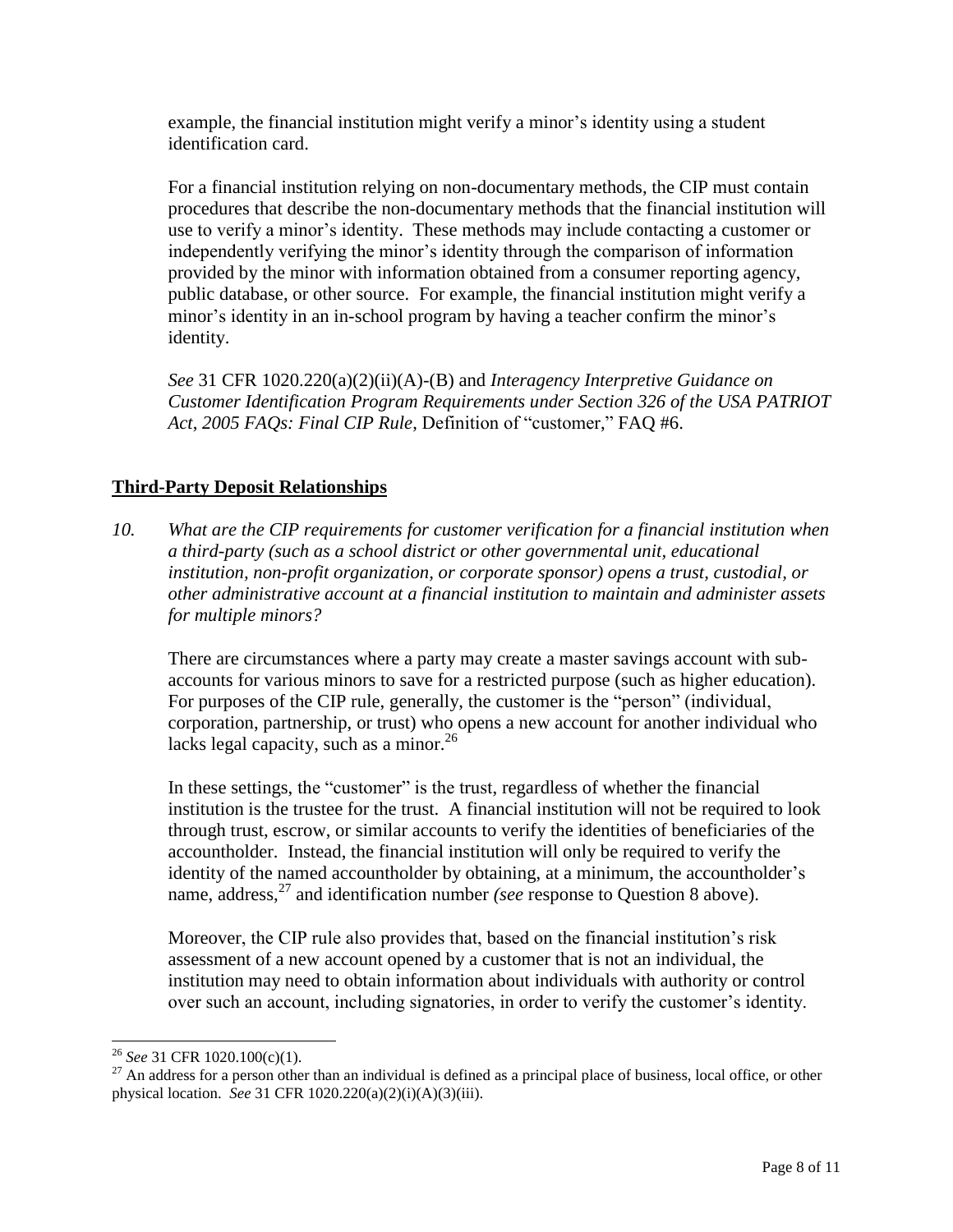This verification method applies only when the institution cannot verify the customer's true identity using documentary and non-documentary verification methods.<sup>28</sup>

*See* 31 CFR 1020.220(a)(2)(ii) and *Interagency Interpretive Guidance on Customer Identification Program Requirements under Section 326 of the USA PATRIOT Act, 2005 FAQs: Final CIP Rule*, Definition of "customer," FAQ #9.

In addition, in circumstances involving accounts for minors established by a custodian, financial institutions should be aware of the requirements for the individual deposits to be eligible for deposit insurance coverage by the  $\text{FDIC}^{29}$  or NCUA.<sup>30</sup>

 $\overline{a}$ 

<sup>28</sup> *See* 31 CFR 1020.220(a)(2)(ii)(C).

 $29$  12 CFR 330.5.

<sup>&</sup>lt;sup>30</sup> 12 CFR 745.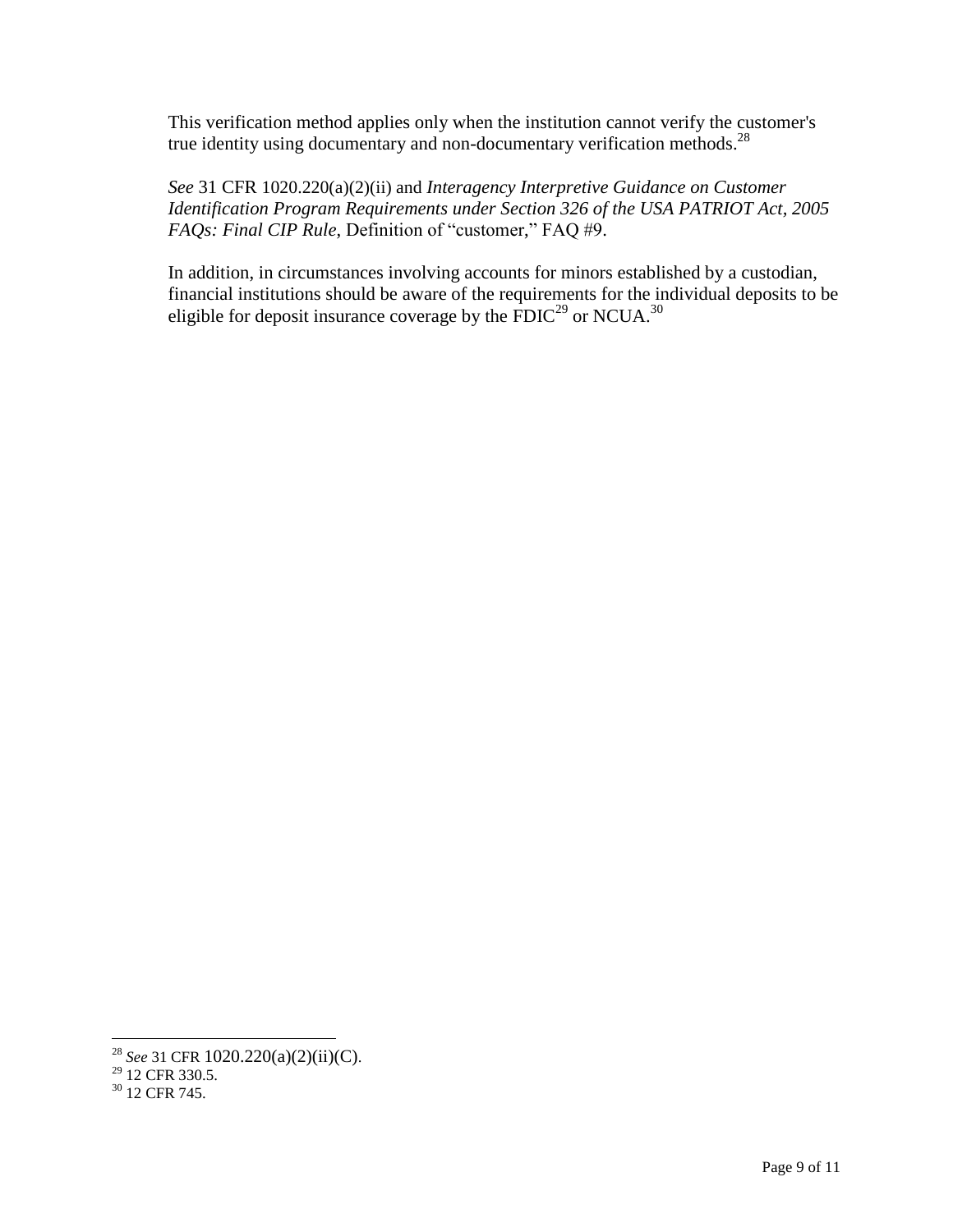## **Other Relevant Resources**

- Consumer Financial Protection Bureau (CFPB):
	- o Help children build money skills—information for parents and caregivers of children pre-kindergarten through young adulthood: <http://www.consumerfinance.gov/parents/>
	- o Pay for college—consumers can get help to make informed financial decisions about how to pay for college: <http://www.consumerfinance.gov/paying-for-college/>
- FinCEN:
	- o Interagency Guidance on CIP Requirements 2005 FAQs: Final CIP Rule: [http://www.fincen.gov/statutes\\_regs/guidance/pdf/faqsfinalciprule.pdf](http://www.fincen.gov/statutes_regs/guidance/pdf/faqsfinalciprule.pdf)
	- o General FinCEN Regulation Guidance: [http://www.fincen.gov/statutes\\_regs/guidance](http://www.fincen.gov/statutes_regs/guidance)
	- o Questions on the CIP rules can also be directed to the FinCEN Resource Center at (800) 767-2825.
- Federal Financial Institutions Examination Council (FFIEC):
	- o Interagency Questions and Answers Regarding Community Reinvestment: <http://www.ffiec.gov/cra/qnadoc.htm>
- FLEC:
	- o [Mymoney.gov](http://www.mymoney.gov/) is a resource to identify other financial education resources from more than 20 federal agencies.
	- o National Strategy for Financial Literacy (2011), available at [http://www.treasury.gov/resource-center/financial](http://www.treasury.gov/resource-center/financial-education/Documents/NationalStrategyBook_12310%20(2).pdf)[education/Documents/NationalStrategyBook\\_12310%20\(2\).pdf.](http://www.treasury.gov/resource-center/financial-education/Documents/NationalStrategyBook_12310%20(2).pdf)
- FDIC:
	- o Youth Financial Education Letter, FIL-80-2010, November 17, 2010: <http://www.fdic.gov/news/news/financial/2010/fil10080.html>
	- o Youth Savings Pilot Program: <http://www.fdic.gov/consumers/banking/youthsavingspilot/>
	- o Teacher Online Resource Center: http://www.fdic.gov/teachers
	- o Money Smart Financial Education program: <http://www.fdic.gov/moneysmart>
- FRB:
	- o Financial Literacy Resources: <http://www.federalreserveeducation.org/>
	- o Branch Application Information (12 CFR 208.6): [http://www.ecfr.gov/cgi-bin/text](http://www.ecfr.gov/cgi-bin/text-idx?c=ecfr&sid=635f26c4af3e2fe4327fd25ef4cb5638&tpl=/ecfrbrowse/Title12/12cfr208_main_02.tpl)[idx?c=ecfr&sid=635f26c4af3e2fe4327fd25ef4cb5638&tpl=/ecfrbrowse/Title12/1](http://www.ecfr.gov/cgi-bin/text-idx?c=ecfr&sid=635f26c4af3e2fe4327fd25ef4cb5638&tpl=/ecfrbrowse/Title12/12cfr208_main_02.tpl) [2cfr208\\_main\\_02.tpl](http://www.ecfr.gov/cgi-bin/text-idx?c=ecfr&sid=635f26c4af3e2fe4327fd25ef4cb5638&tpl=/ecfrbrowse/Title12/12cfr208_main_02.tpl)